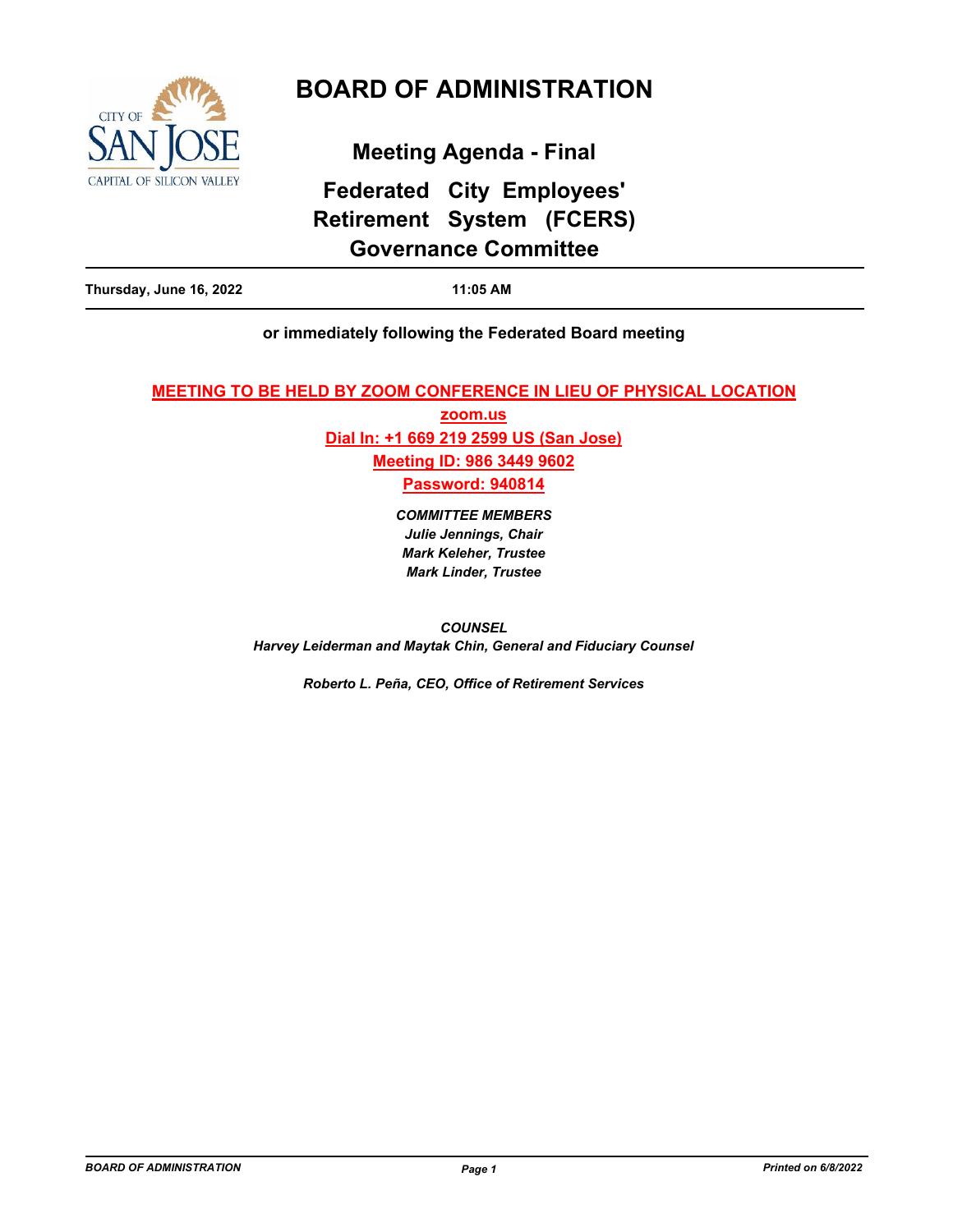#### **\* COVID-19 NOTICE \***

**Consistent with AB 361 and City of San Jose Resolution Nos. 79485, 80237, 80266, 80290, 80323, 80343, 80363, 80400, 80445, 80481 and 80507, this meeting will not be physically open to the public and the Committee Members will be teleconferencing from remote locations.**

**How to submit written Public Comment:**

**1) By email to retirement.dept@sanjoseca.gov by 5:00 p.m. the day before the meeting. 2) By phone +1 669 219 2599 . Meeting ID 986 3449 9602. The Chair will recognize public comment after each item and will be notified to speak.**

**3) By online https://sanjoseca.zoom.us**

**a. Use a current, up-to-date browser: Chrome 30+, Firefox 27+, Microsoft Edge 12+, Safari 7+. Certain functionality may be disabled in older browsers including Internet Explorer. Mute all other audio before speaking. Using multiple devices can cause an audio feedback.**

**b. When the Chair calls for the item on which you wish to speak, click on "Raise Hand." Speakers will be notified shortly before they are called to speak.**

**c. When called, please limit your remarks.**

#### **• CALL TO ORDER AND ROLL CALL**

# **• ORDERS OF THE DAY**

#### **1. CONSENT CALENDAR**

**a.** Approval of the Minutes of the Special Governance Committee meeting from May 19, 2022.

*Attachments:* [5-19-22 - SP GC Minutes - Final](http://sjrs.legistar.com/gateway.aspx?M=F&ID=3f155631-4c1a-4e29-8e85-1ad2686f41a8.pdf)

#### **2. NEW BUSINESS**

Discussion and action on factual findings for use of California Assembly Bill 361's abbreviated **a.** teleconferencing procedures.

*Attachments:* [2a - AB 361 - GC](http://sjrs.legistar.com/gateway.aspx?M=F&ID=a8edfa8a-a67e-4651-9200-46103e6484b4.pdf)

# **• PROPOSED AGENDA ITEMS**

- **PUBLIC COMMENTS**
- **ADJOURNMENT**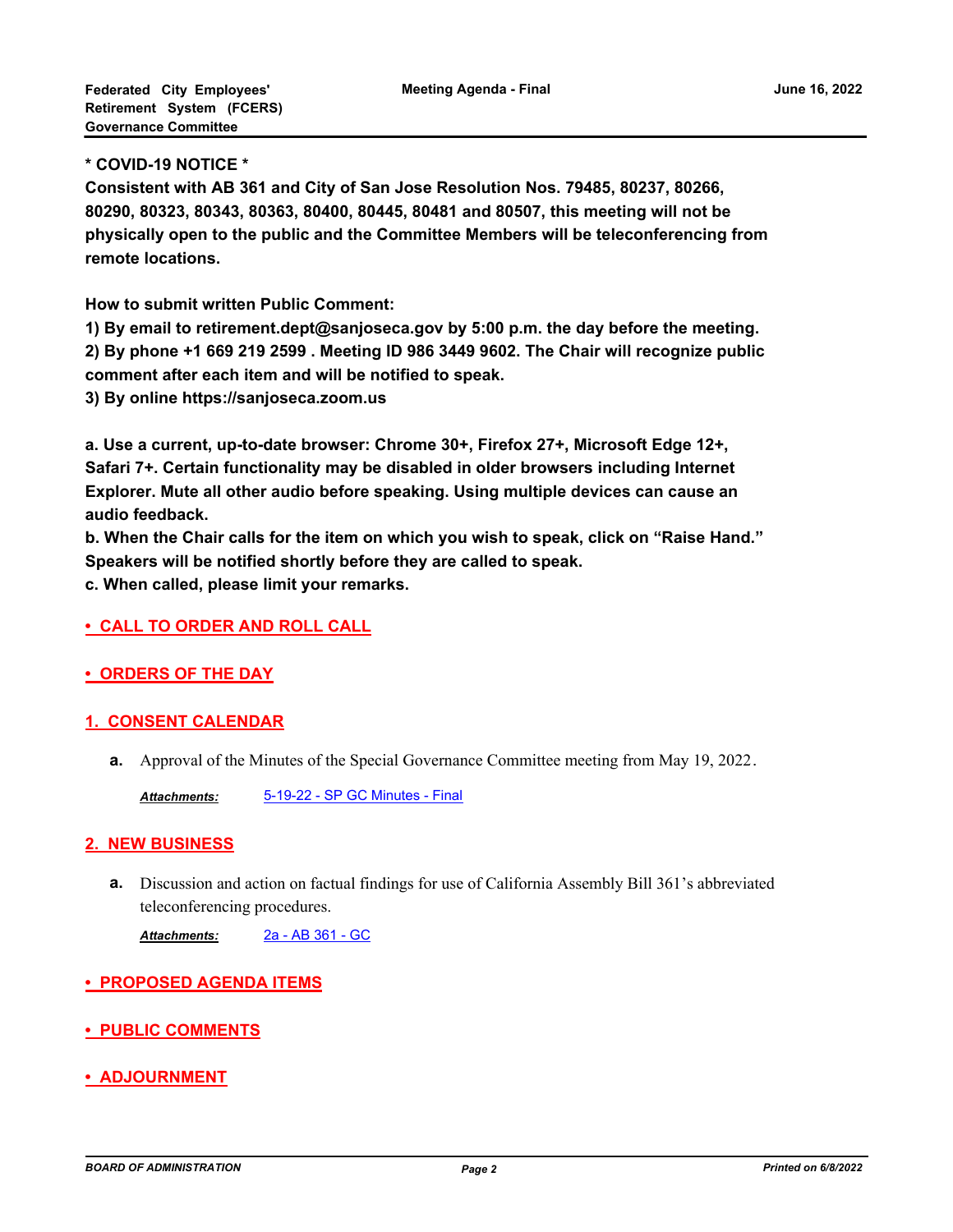**To request an accommodation or alternative format under the Americans with Disabilities Act for City-sponsored meetings, events or printed materials, please call Marti Zarate at (408) 794-1112 as soon as possible, but at least three business days before the meeting.**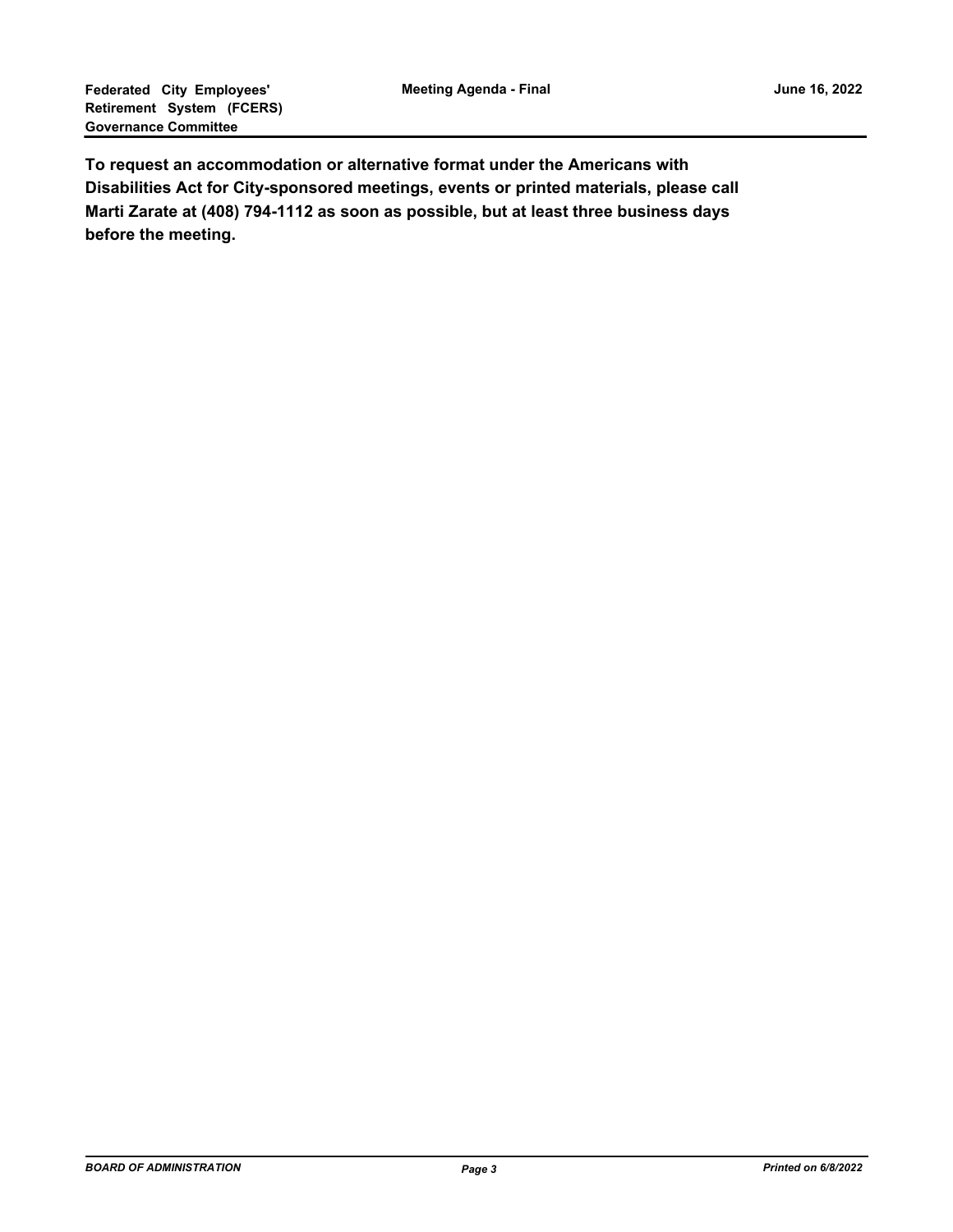#### **The Code of Conduct**

**(https://www.sanjoseca.gov/home/showpublisheddocument/12901/63667000496663000 0) is intended to promote open meetings that welcome debate of public policy issues being discussed by the City Council, their Committees, and City Boards and Commissions in an atmosphere of fairness, courtesy, and respect for differing points of view.**

## **1. Public Meeting Decorum:**

**a) Persons in the audience will refrain from behavior which will disrupt the public meeting. This will include making loud noises, clapping, shouting, booing, hissing or engaging in any other activity in a manner that disturbs, disrupts or impedes the orderly conduct of the meeting.**

**b) Persons in the audience will refrain from creating, provoking or participating in any type of disturbance involving unwelcome physical contact.**

**c) Persons in the audience will refrain from using cellular phones and/or pagers while the meeting is in session.**

**d) Appropriate attire, including shoes and shirts are required in the Council Chambers and Committee Rooms at all times.**

**e) Persons in the audience will not place their feet on the seats in front of them.**

**f) No food, drink (other than bottled water with a cap), or chewing gum will be allowed in the Council Chambers and Committee Rooms, except as otherwise pre-approved by City staff.**

**g) All persons entering the Council Chambers and Committee Rooms, including their bags, purses, briefcases and similar belongings, may be subject to search for weapons and other dangerous materials.** 

**2. Signs, Objects or Symbolic Material:**

**a) Objects and symbolic materials, such as signs or banners, will be allowed in the Council Chambers and Committee Rooms, with the following restrictions: § No objects will be larger than 2 feet by 3 feet.**

**-No sticks, posts, poles or other such items will be attached to the signs or other symbolic materials.**

**-The items cannot create a building maintenance problem or a fire or safety hazard. b) Persons with objects and symbolic materials such as signs must remain seated when displaying them and must not raise the items above shoulder level, obstruct the view or passage of other attendees, or otherwise disturb the business of the meeting.**

**c) Objects that are deemed a threat to persons at the meeting or the facility infrastructure are not allowed. City staff is authorized to remove items and/or individuals from the Council Chambers and Committee Rooms if a threat exists or is perceived to exist. Prohibited items include, but are not limited to: firearms (including replicas and antiques), toy guns, explosive material, and ammunition; knives and other edged**